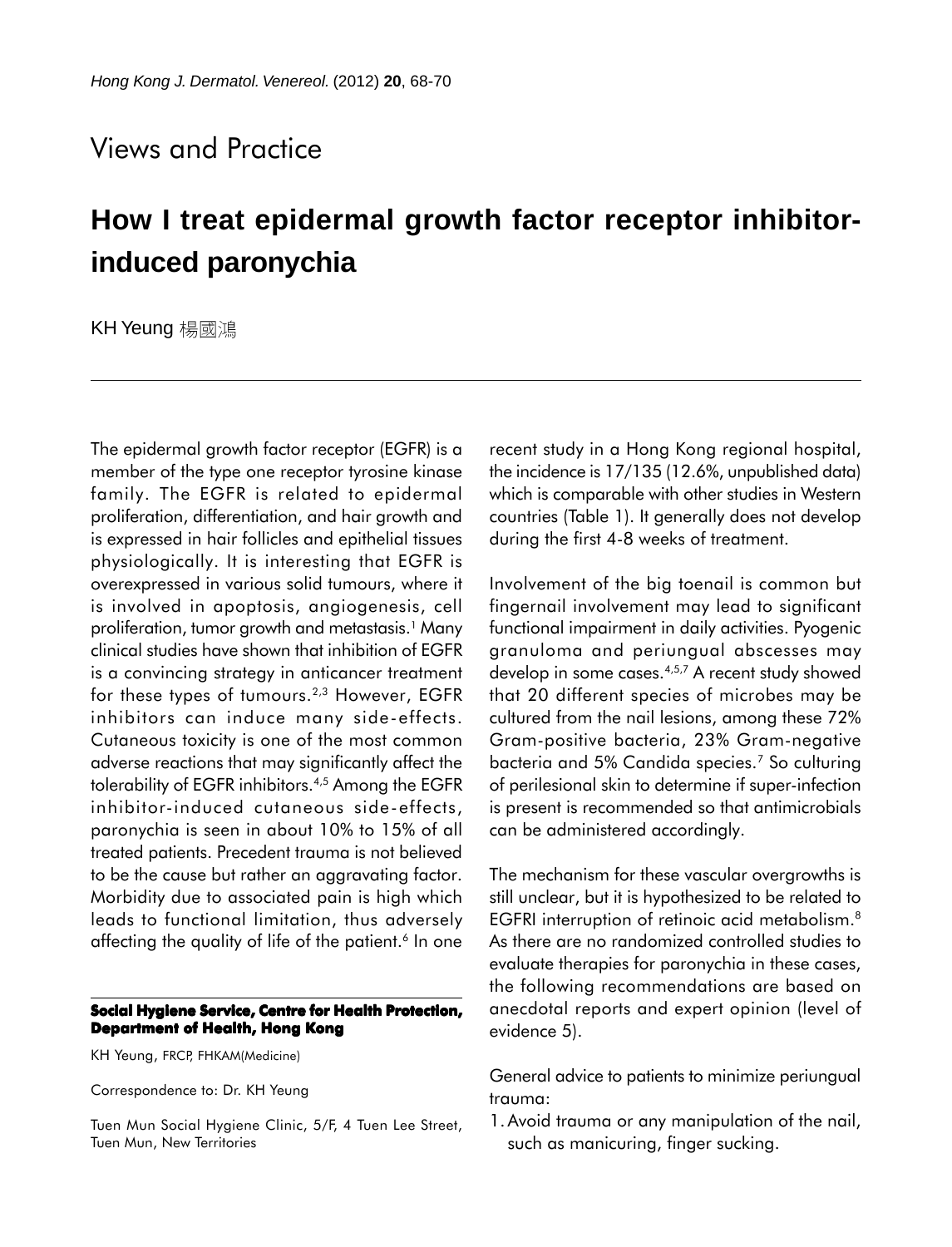**Table 1.** Pattern of nail involvement in EGFRI induced nail changes in one local regional hospital

Nail changes include: discoloration, ridging (koilonychia), pitting, paronychia, symptomatic separation of the nail bed from the nail plate or nail loss

| Area involved | Toes only        |    | 41.2% |
|---------------|------------------|----|-------|
|               | Toes and fingers | -6 | 35.3% |
|               | Fingers          |    | 23.5% |
| Grading       | Grade 1          |    | 35.3% |
|               | Grade 2          |    | 64.7% |
|               |                  |    |       |

- 2.Keep the fingernails clean and dry by wearing gloves while cleaning (e.g., household, dishes).
- 3.Trim the nails regularly. For the toe nails, they should be cut short and straight.
- 4.Proper choice of footwear (not too tight)

In the initial stages, topical antiseptic measures and application of antiseptic or antibiotic ointments may be used. Most mild cases respond well to such conservative treatment. Examples of such topical treatment include 15% sulphacetamide in spirit, 1% clotrimazole lotion, Castellani's paint (a topical disinfectant in our service which is active against Gram positive bacteria and some fungi) and Neosporin solution (which contains neomycin sulfate, polymyxin B and gramicidin). Antiseptic treatment should be continued after systemic therapy has been initiated.

Other adjuvant therapies include potassium permanganate (KMnO4) 1:8000 soaking as astringent. The clinician should warn the patient that it may stain the skin and clothing brown but the discoloration will fade away after it is stopped.

I have found that local application of 10% silver nitrate as a form of chemical cauterization on a weekly basis to be very effective in resistant cases that have developed pyogenic granuloma-like periungual lesions. In my experience, I have had six patients in which topical antiseptics were not effective, five of which later responded to this treatment (Figures 1 & 2). Finger nail lesions responded faster and better than toe nail lesions. Ten percent silver nitrate has antiseptic properties and is mainly



**Figure 1.** Bilateral pyogenic granuloma-like lesions at the middle finger.



**Figure 2.** The granuloma disappeared after 2 applications of silver nitrate; there is some black stain on the nail by the silver nitrate solution.